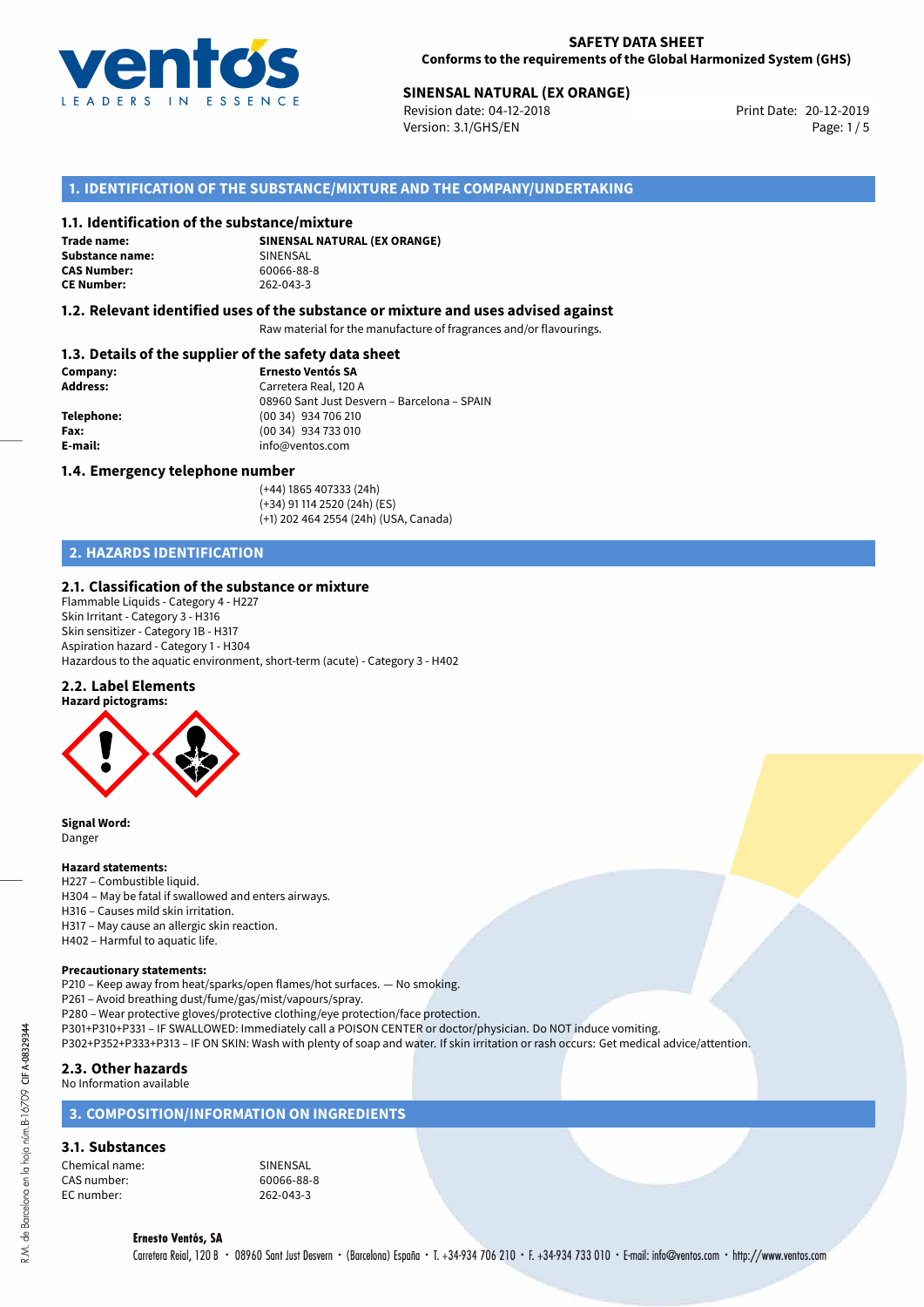

# **SINENSAL NATURAL (EX ORANGE)**<br>
Revision date: 04-12-2018<br> **Print Date: 20-12-2019**

Revision date: 04-12-2018 Version: 3.1/GHS/EN Page: 2 / 5

#### **Hazardous constituents:**

| <b>Chemical Name</b> | % (w/w)                                                                                                                                                                                                 | <b>CAS No</b><br><b>EC No</b> | <b>Classification according to GHS</b>                                                                                                                                                                                                                                                                                                                                                                               |  |  |
|----------------------|---------------------------------------------------------------------------------------------------------------------------------------------------------------------------------------------------------|-------------------------------|----------------------------------------------------------------------------------------------------------------------------------------------------------------------------------------------------------------------------------------------------------------------------------------------------------------------------------------------------------------------------------------------------------------------|--|--|
| ALPHA-SINENSAL       | $\geq$ 10; <25                                                                                                                                                                                          | 17909-77-2<br>241-854-6       | Skin Irritant - Category 3 - H316                                                                                                                                                                                                                                                                                                                                                                                    |  |  |
| VALENCENE            | $\geq$ 1; <10                                                                                                                                                                                           | 4630-07-3<br>225-047-6        | Skin Irritant - Category 3 - H316<br>Aspiration hazard - Category 1 - H304                                                                                                                                                                                                                                                                                                                                           |  |  |
| <b>DODECANAL</b>     | $\geq$ 1; <10                                                                                                                                                                                           | 112-54-9<br>203-983-6         | Skin Irritant - Category 2 - H315<br>Eye Irritant - Category 2A - H319<br>Skin sensitizer - Category 1B - H317                                                                                                                                                                                                                                                                                                       |  |  |
| <b>CITRAL</b>        | $\geq$ 1; <10                                                                                                                                                                                           | 5392-40-5<br>226-394-6        | Acute Toxicity - Category 5 (dermal) - H313<br>Skin Irritant - Category 2 - H315<br>Eye Irritant - Category 2A - H319<br>Skin sensitizer - Category 1B - H317<br>Hazardous to the aquatic environment, short-term (acute) - Category 2 - H401                                                                                                                                                                        |  |  |
| <b>D-LIMONENE</b>    | Flammable Liquids - Category 3 - H226<br>Skin Irritant - Category 2 - H315<br>Skin sensitizer - Category 1B - H317<br>5989-27-5<br>$>0.1$ ; $<$ 1<br>Aspiration hazard - Category 1 - H304<br>227-813-5 |                               | Hazardous to the aquatic environment, short-term (acute) - Category 1 - H400<br>Hazardous to the aquatic environment, long-term (chronic) - Category 3 - H412                                                                                                                                                                                                                                                        |  |  |
| <b>CITRONELLAL</b>   | $>0.1$ ; <1                                                                                                                                                                                             | 106-23-0<br>203-376-6         | Flammable Liquids - Category 4 - H227<br>Acute Toxicity - Category 5 (oral) - H303<br>Acute Toxicity - Category 5 (dermal) - H313<br>Skin Irritant - Category 2 - H315<br>Eye Irritant - Category 2A - H319<br>Skin sensitizer - Category 1B - H317<br>Hazardous to the aquatic environment, short-term (acute) - Category 2 - H401<br>Hazardous to the aquatic environment, long-term (chronic) - Category 3 - H412 |  |  |

[See the full text of the hazard statements in section 16.](#page-4-0)

#### **3.2. Mixtures**

Not applicable.

#### **4. FIRST-AID MEASURES**

#### **4.1. Description of necessary first aid measures**

| Ingestion:    | Rinse mouth with water.                                                                                               |
|---------------|-----------------------------------------------------------------------------------------------------------------------|
|               | Obtain medical advice.                                                                                                |
|               | Keep at rest. Do not induce vomiting.                                                                                 |
| Eye contact:  | In case of contact with eyes, rinse immediately with plenty of water for at least 15 minutes and seek medical advice. |
| Inhalation:   | Remove person to fresh air and keep at rest.                                                                          |
|               | Seek immediate medical advice.                                                                                        |
| Skin contact: | Take off immediately all contaminated clothing.                                                                       |
|               | Thoroughly wash affected skin with soap and water.                                                                    |
|               | Seek medical attention if symptoms persist.                                                                           |

#### **4.2. Most important symptoms and effects, both acute and delayed**

No information available.

#### **4.3. Indication of any immediate medical attention and special treatment needed** No information available.

# **5. FIRE-FIGHTING MEASURES**

# **5.1. Extinguishing Media**

Water spray, carbon dioxide, dry chemical powder or appropriate foam. For safety reasons do not use full water jet.

## **5.2. Special hazards arising from the substance or mixture**

Known or Anticipated Hazardous Products of Combustion: Emits toxic fumes under fire conditions.

## **5.3. Advice for firefighters**

High temperatures can lead to high pressures inside closed containers. Avoid inhalation of vapors that are created. Use appropriate respiratory protection. Do not allow spillage of fire to be poured into drains or watercourses. Wear self-contained breathing apparatus and protective clothing.

#### **Ernesto Ventós, SA**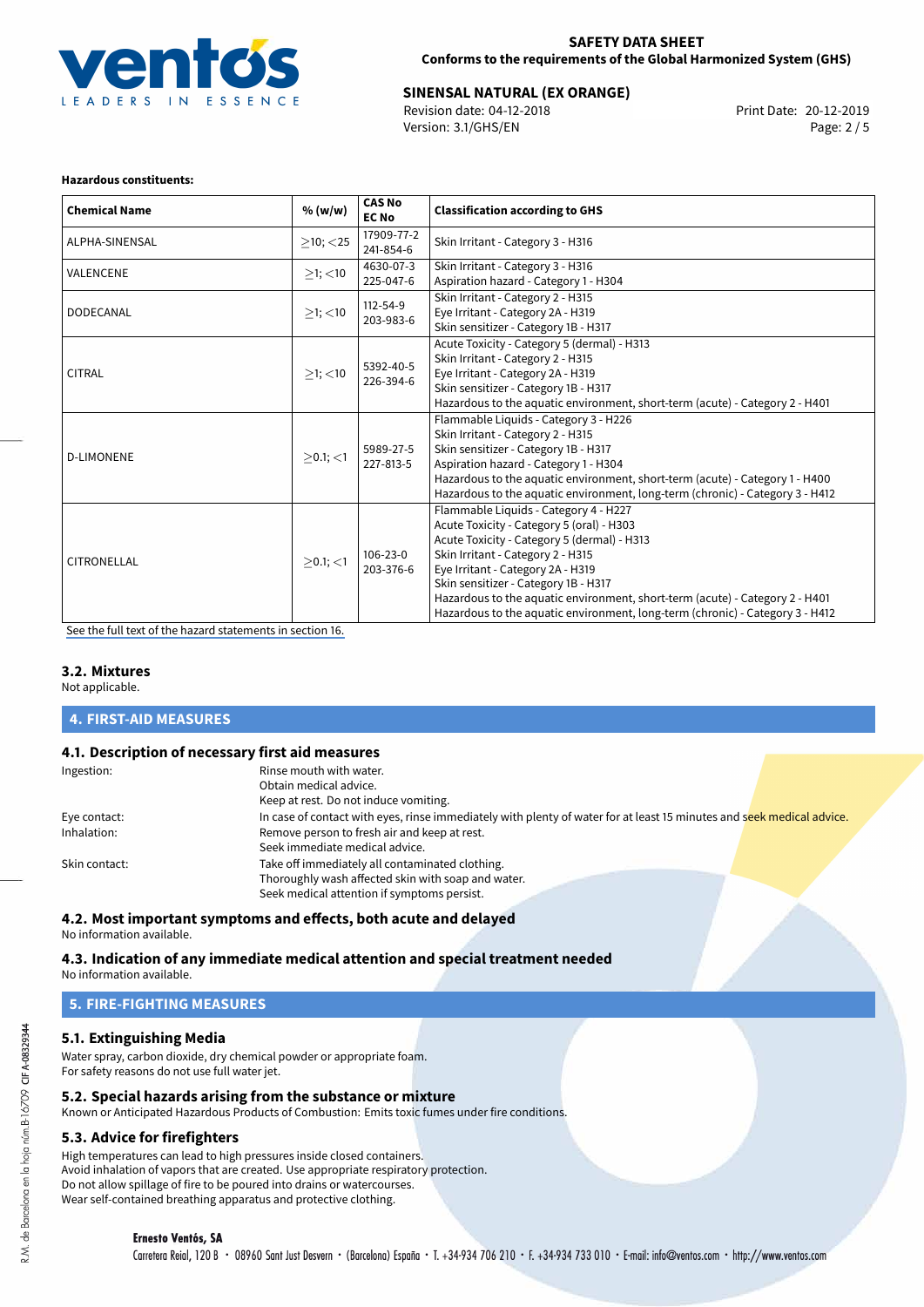

# **SINENSAL NATURAL (EX ORANGE)**<br>
Revision date: 04-12-2018<br> **Print Date: 20-12-2019**

Revision date: 04-12-2018 Version: 3.1/GHS/EN Page: 3 / 5

## **6. ACCIDENTAL RELEASE MEASURES**

#### **6.1. Personal precautions, protective equipment and emergency procedures**

Evacuate surronding areas. Ensure adequate ventilation. Keep unnecessary and unprotected personnel from entering. Do not breathe vapor/spray. Avoid contact with skin and eyes. Information regarding personal protective measures: see section 8.

#### **6.2. Environmental precautions**

To avoid possible contamination of the environment, do not discharge into any drains, surface waters or groundwaters.

#### **6.3. Methods and materials for containment and cleaning up**

Cover with an inert, inorganic, non-combustible absorbent material (e.g. dry-lime, sand, soda ash). Place in covered containers using non-sparking tools and transport outdoors. Avoid open flames or sources of ignition (e.g. pilot lights on gas hot water heater). Ventilate area and wash spill site after material pickup is complete.

#### **6.4. Reference to other sections**

Information regarding exposure controls, personal protection and disposal considerations can be found in sections 8 and 13.

## **7. HANDLING AND STORAGE**

#### **7.1. Precautions for safe handling**

Do not store or handle this material near food or drinking water. Do not smoke. Avoid contact with the eyes, skin and clothing. Wear protective clothing and use glasses. Observe the rules of safety and hygiene at work. Keep in the original container or an alternative made from a compatible material.

# **7.2. Conditions for safe storage, including any incompatibilities**

Store in tightly closed and preferably full containers in a cool, dry and ventilated area, protected from light. Keep away from sources of ignition (e.g. hot surfaces, sparks, flame and static discharges). Keep away from incompatible materials (see section 10).

#### **7.3. Specific end use(s)**

No information available.

## **8. EXPOSURE CONTROLS AND PERSONAL PROTECTION**

#### **8.1. Control parameters**

Components with occupational exposure limits:

| Chemical Name | <b>CAS No</b> | Norm.                    | 8 hr.      |     |                                       | 15 min.      |     |                   |
|---------------|---------------|--------------------------|------------|-----|---------------------------------------|--------------|-----|-------------------|
|               |               |                          |            | ppm | mg/m <sup>3</sup>                     |              | ppm | mg/m <sup>3</sup> |
| ' CITRAL      | 5392-40-5     | ES (España) <sup>1</sup> | VLA-ED     |     |                                       | VLA-EC       |     |                   |
|               |               | PL (Polska)              | <b>NDS</b> |     | $\sim$<br>$\mathcal{L}_{\mathcal{L}}$ | <b>NDSCh</b> |     | 54                |

<sup>1</sup> Possibility of significant uptake though the skin.

#### **8.2. Exposure controls**

Measures should be taken to prevent materials from being splashed into the body. Provide adequate ventilation, according to the conditions of use. Use a mechanical exhaust if required.

#### **8.3. Individual protection measures, such as personal protective equipment**

| Eye/Face protection:             | Chemical safety goggles are recommended. Wash contaminated goggles before reuse.                                                            |
|----------------------------------|---------------------------------------------------------------------------------------------------------------------------------------------|
| Hand Protection:                 | Chemical-resistant gloves are recommended. Wash contaminated gloves before reuse.                                                           |
| Body protection:                 | Personal protective equipment for the body should be selected based on the task being performed and the risks                               |
|                                  | involved.                                                                                                                                   |
| <b>Respiratory Protection:</b>   | In case of insufficient ventilation, use suitable respiratory equipment.                                                                    |
| Environmental exposure controls: | Emissions from ventilation or process equipment should be checked to ensure they comply with environmental                                  |
|                                  | protection legislation.                                                                                                                     |
|                                  | In some cases, filters or engineering modifications to the process equipment will be necessary to reduce emissions to<br>acceptable levels. |
|                                  |                                                                                                                                             |

#### **9. PHYSICAL AND CHEMICAL PROPERTIES**

#### **9.1. Information on basic physical and chemical properties**

| Appearance: | Liguid               |
|-------------|----------------------|
| Colour:     | Conforms to standard |

# **Ernesto Ventós, SA**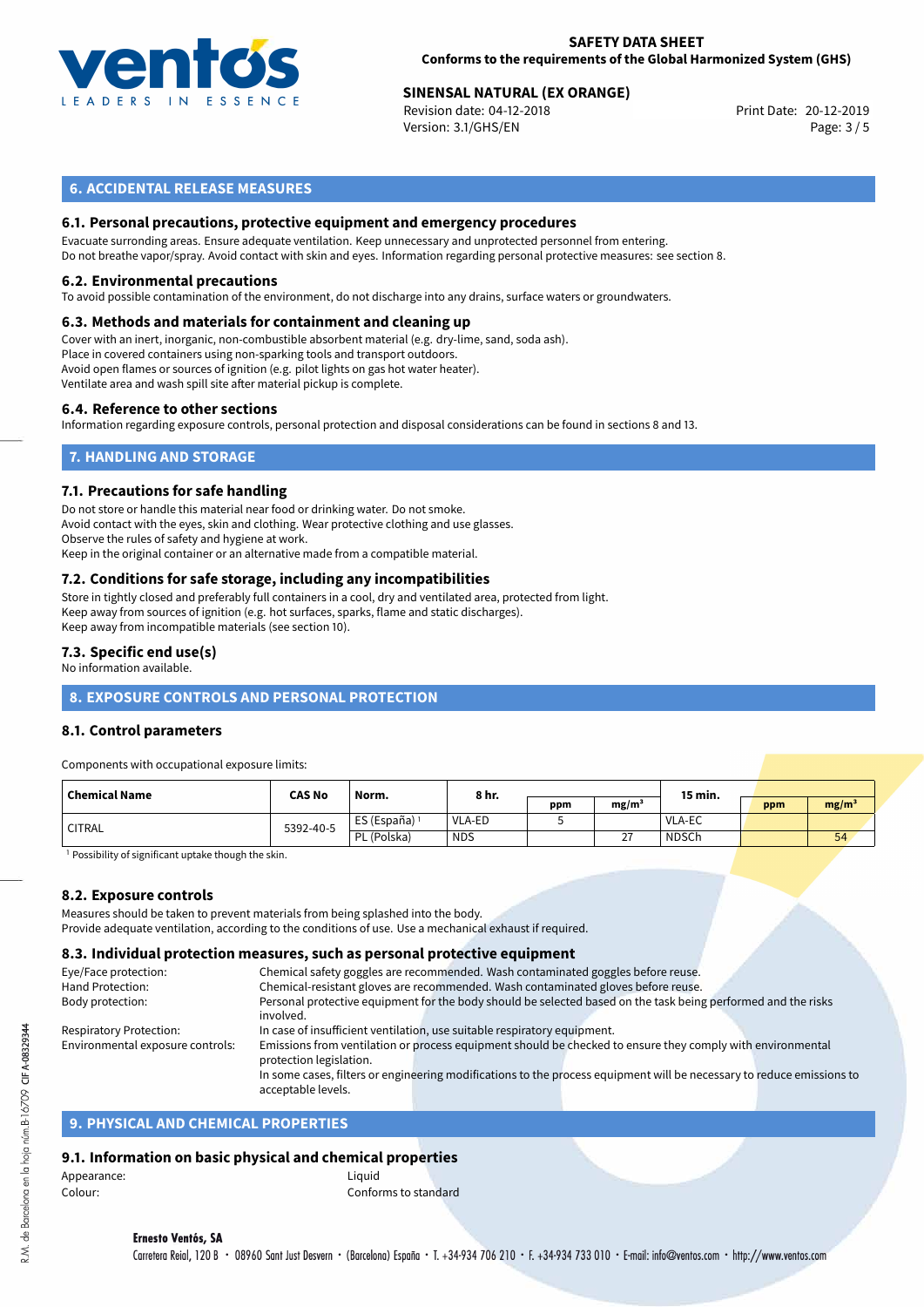

# **SINENSAL NATURAL (EX ORANGE)**<br>
Revision date: 04-12-2018<br> **Print Date: 20-12-2019**

Revision date: 04-12-2018 Version: 3.1/GHS/EN Page: 4 / 5

| Odour:                                 | Conf        |
|----------------------------------------|-------------|
| Odour theshold:                        | Not c       |
| pH:                                    | Not c       |
| Melting point/freezing point:          | Not c       |
| Boling point/boiling range:            | Not c       |
| Flash point:                           | 70 °C       |
| Evaporation rate:                      | Not c       |
| Flammability:                          | Not c       |
| Lower flammability/Explosive limit:    | Not c       |
| Upper flammability/Explosive limit:    | Not c       |
| Vapour pressure:                       | Not c       |
| Vapour Density:                        | Not c       |
| Density:                               | 0,925       |
| Relative density:                      | 0,925       |
| Water solubility:                      | <b>INSO</b> |
| Solubility in other solvents:          | SOLL        |
| Partition coefficient n-octanol/water: | Not c       |
| Auto-ignition temperature:             | Not c       |
| Decomposition temperature:             | Not c       |
| Viscosity, dynamic:                    | Not c       |
| Viscosity, kinematic:                  | Not c       |
| Explosive properties:                  | Not c       |
| Oxidising properties:                  | Not c       |

Conforms to standard Not determined Not determined Not determined Not determined Not determined Not determined Not determined Not determined Not determined Not determined Density: 0,925*−*0,935 g/mL (20ºC) Relative density: 0,925*−*0,935 (20ºC) **INSOLUBLE IN WATER** SOLUBLE IN ETHANOL Not determined Not determined Not determined Not determined Viscosity, kinematic: Not determined Not determined Not determined

## **10. STABILITY AND REACTIVITY**

#### **10.1. Reactivity**

No hazardous reactions if stored and handled as prescribed/indicated.

#### **10.2. Chemical stability**

The product is stable if stored and handled as prescribed/indicated.

## **10.3. Possibility of hazardous reactions**

No hazardous reactions if stored and handled as prescribed/indicated.

#### **10.4. Conditions to Avoid**

Conditions to Avoid: Excessive heat, flame or other ignition sources.

#### **10.5. Incompatible materials**

Avoid contact with strong acids and bases and oxidizing agents.

#### **10.6. Hazardous decomposition products**

During combustion may form carbon monoxide and unidentified organic compounds.

# **11. TOXICOLOGICAL INFORMATION**

| <b>Acute toxicity</b>             | Based on the data available, the criteria for classification are not met. |  |
|-----------------------------------|---------------------------------------------------------------------------|--|
| <b>Skin corrosion/irritation</b>  | Causes mild skin irritation.                                              |  |
| Serious eye damage/irritation     | Based on the data available, the criteria for classification are not met. |  |
| Respiratory or skin sensitisation | May cause an allergic skin reaction.                                      |  |
| <b>Germ cell mutagenicity</b>     | Based on the data available, the criteria for classification are not met. |  |
| Carcinogenicity                   | Based on the data available, the criteria for classification are not met. |  |
| <b>Reproductive toxicity</b>      | Based on the data available, the criteria for classification are not met. |  |
| <b>STOT-single exposure</b>       | Based on the data available, the criteria for classification are not met. |  |
| <b>STOT-repeated exposure</b>     | Based on the data available, the criteria for classification are not met. |  |
| <b>Aspiration hazard</b>          | May be fatal if swallowed and enters airways.                             |  |
|                                   |                                                                           |  |

# **12. ECOLOGICAL INFORMATION**

# **12.1. Toxicity**

**Assessment:** Harmful to aquatic life. **Experimental/calculated data:** No information available.